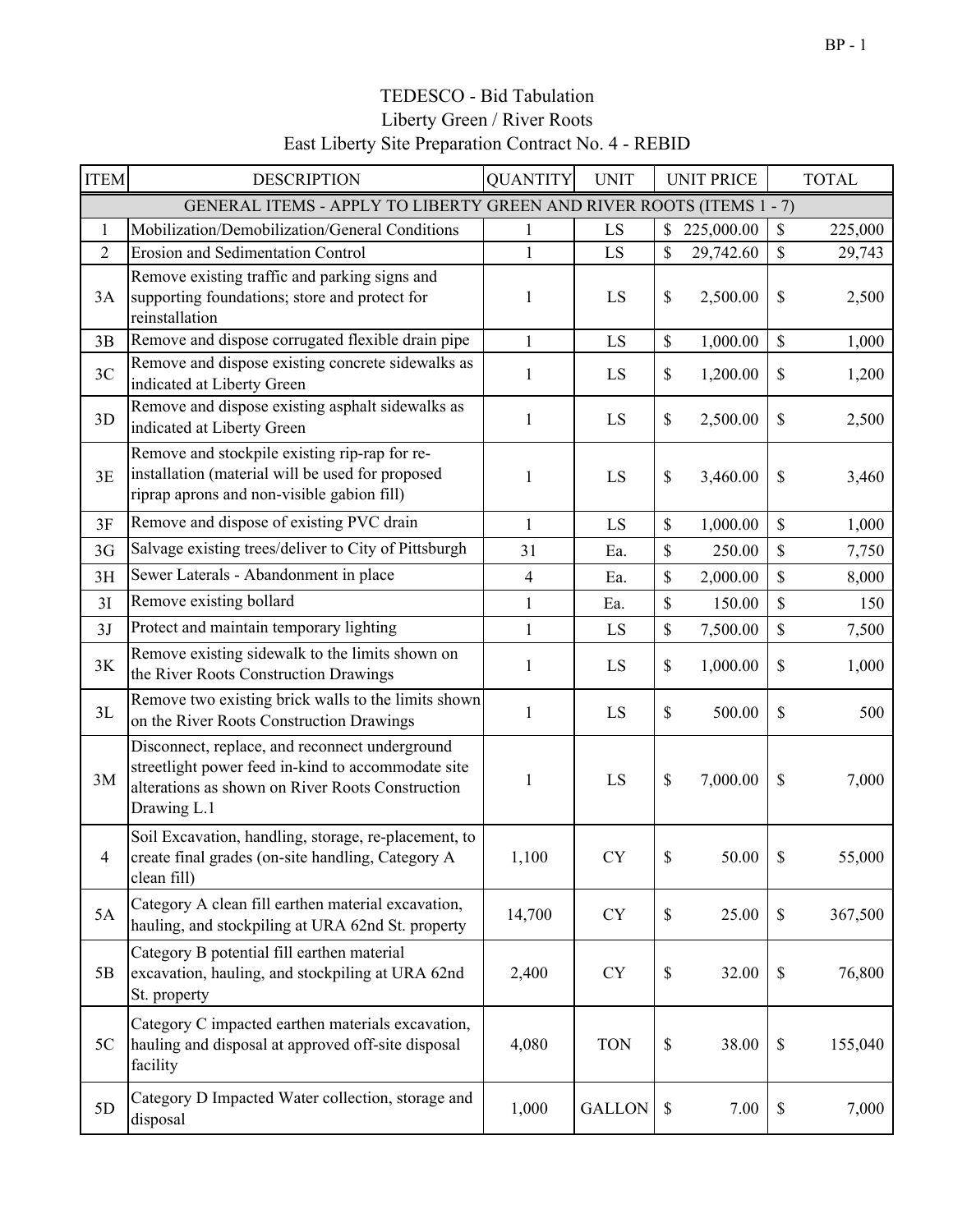| <b>ITEM</b>    | <b>DESCRIPTION</b>                                                                                                                         | <b>QUANTITY</b>         | <b>UNIT</b> |    | <b>UNIT PRICE</b> |              | <b>TOTAL</b> |  |
|----------------|--------------------------------------------------------------------------------------------------------------------------------------------|-------------------------|-------------|----|-------------------|--------------|--------------|--|
| 6              | Class "RP" Rock Excavation - Open pit excavation -<br>incudes loading, hauling, and stockpiling at URA<br>property at 62nd and Butler Sts. | 200                     | <b>CY</b>   | \$ | 50.00             | \$           | 10,000       |  |
| $\overline{7}$ | Class "RT" Rock Excavation - Trench excavation -<br>incudes loading, hauling, and stockpiling at URA<br>property at 62nd and Butler Sts.   | 20                      | <b>CY</b>   | \$ | 100.00            | \$           | 2,000        |  |
|                | LIBERTY GREEN-SPECIFIC ITEMS - (ITEMS 8 - 94)                                                                                              |                         |             |    |                   |              |              |  |
| 8              | Underground Detention (UGD-1) System<br>(COMPLETE)                                                                                         | $\mathbf{1}$            | LS          | \$ | 185,000.00        | \$           | 185,000      |  |
| 9              | 12" HDPE Pipe                                                                                                                              | 65                      | LF          | \$ | 75.00             | \$           | 4,875        |  |
| 10             | 15" HDPE Pipe                                                                                                                              | 688                     | LF          | \$ | 95.00             | \$           | 65,360       |  |
| 11             | 18" HDPE Pipe                                                                                                                              | 75                      | LF          | \$ | 120.00            | \$           | 9,000        |  |
| 12A            | 24" HDPE Pipe                                                                                                                              | 85                      | LF          | \$ | 145.00            | \$           | 12,325       |  |
| 12B            | 24" Storm Sewer Cut-in Wye Connection                                                                                                      | 1                       | LS          | \$ | 15,000.00         | \$           | 15,000       |  |
| 13             | <b>Bioswale Underdrain</b>                                                                                                                 | 120                     | LF          | \$ | 20.00             | \$           | 2,400        |  |
| 14             | <b>Yard Drains</b>                                                                                                                         | 3                       | Ea.         | \$ | 2,000.00          | \$           | 6,000        |  |
| 15             | Standard Manholes - 4' ID                                                                                                                  | $\overline{2}$          | Ea.         | \$ | 3,000.00          | \$           | 6,000        |  |
| 16             | Water Quality Manhole-CDS-4 (4' ID, MH-112)                                                                                                | $\mathbf{1}$            | Ea.         | \$ | 20,000.00         | \$           | 20,000       |  |
| 17             | Water Quality Manhole-CDS-6 (6' ID, MH-108A)                                                                                               | $\mathbf{1}$            | Ea.         | \$ | 42,000.00         | \$           | 42,000       |  |
| 18             | <b>Catch Basins</b>                                                                                                                        | $\overline{7}$          | Ea.         | \$ | 3,000.00          | \$           | 21,000       |  |
| 19             | Endwalls and riprap aprons                                                                                                                 | $\overline{\mathbf{4}}$ | Ea.         | \$ | 1,900.00          | \$           | 7,600        |  |
| 20             | <b>LLDPE</b> Liner System                                                                                                                  | 18,600                  | <b>SF</b>   | \$ | 5.15              | \$           | 95,790       |  |
| 21             | Concrete Sidewalks / Vehicular Medium Broom<br>Finish (6" Thick)                                                                           | 27,704                  | <b>SF</b>   | \$ | 8.00              | \$           | 221,632      |  |
| 22             | Concrete Sidewalks / Vehicular Exposed Aggregate<br>Finish (6" Thick)                                                                      | 8,596                   | <b>SF</b>   | \$ | 10.00             | \$           | 85,960       |  |
| 23             | Concrete Sidewalks / Pedestrian Medium Broom<br>Finish (4" Thick)                                                                          | 12,162                  | <b>SF</b>   | \$ | 7.50              | \$           | 91,215       |  |
| 24             | Concrete Sidewalks / Pedestrian Exposed Aggregate<br>Finish (4" Thick)                                                                     | 325                     | <b>SF</b>   | \$ | 10.00             | \$           | 3,250        |  |
| 25             | Concrete Sidewalks / ADA Curbs & Ramp                                                                                                      | $\overline{7}$          | Ea.         | \$ | 2,500.00          | \$           | 17,500       |  |
| 26             | Concrete Seat Walls                                                                                                                        | 380                     | $\rm LF$    | \$ | 700.00            | \$           | 266,000      |  |
| 27             | <b>Educational Signage</b>                                                                                                                 | $\overline{c}$          | Ea.         | \$ | 2,000.00          | \$           | 4,000        |  |
| 28             | Playground Signage                                                                                                                         | $\overline{2}$          | Ea.         | \$ | 1,000.00          | \$           | 2,000        |  |
| 29             | Park Signage                                                                                                                               | $\overline{4}$          | Ea.         | \$ | 2,000.00          | \$           | 8,000        |  |
| 30             | Picnic Table                                                                                                                               | $\overline{4}$          | Ea.         | \$ | 550.00            | \$           | 2,200        |  |
| 31             | Grill                                                                                                                                      | $\overline{4}$          | Ea.         | \$ | 400.00            | \$           | 1,600        |  |
| 32             | 6-Foot Bench                                                                                                                               | 15                      | Ea.         | \$ | 2,500.00          | \$           | 37,500       |  |
| 33             | 8-Foot Bench                                                                                                                               | 9                       | Ea.         | \$ | 3,000.00          | \$           | 27,000       |  |
| 34             | Fence - Wood Slat 1 / L-503                                                                                                                | 31.33                   | LF          | \$ | 180.00            | $\mathbb{S}$ | 5,639        |  |
| 35             | Fence - Omega 7 / L-500                                                                                                                    | 360                     | LF          | \$ | 94.00             | \$           | 33,840       |  |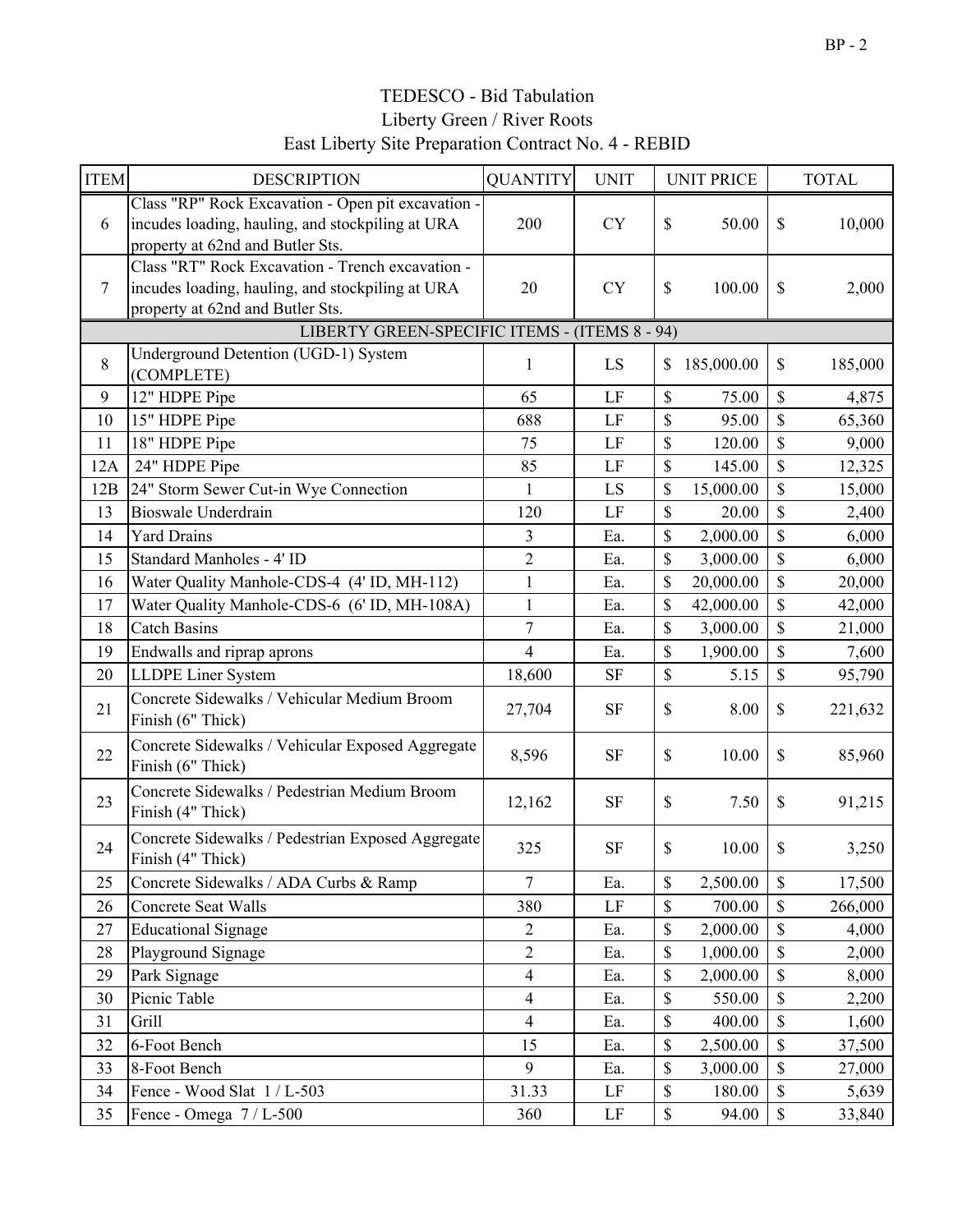| <b>ITEM</b> | <b>DESCRIPTION</b>                                                    | <b>QUANTITY</b> | <b>UNIT</b> | <b>UNIT PRICE</b> |               | <b>TOTAL</b> |
|-------------|-----------------------------------------------------------------------|-----------------|-------------|-------------------|---------------|--------------|
| 36          | <b>Bike Rack</b>                                                      | $\overline{4}$  | Ea.         | \$<br>1,500.00    | \$            | 6,000        |
| 37          | <b>Trash Receptacles</b>                                              | 12              | Ea.         | \$<br>1,500.00    | \$            | 18,000       |
| 38          | Flush Concrete Curb                                                   | 1,350           | LF          | \$<br>35.00       | \$            | 47,250       |
| 39          | 4.25" thick Play Surface / subsurface                                 | 14,500          | <b>SF</b>   | \$<br>25.00       | \$            | 362,500      |
| 40          | Wood Deck & Elevated ADA ramp/complete                                | $\mathbf{1}$    | LS          | \$<br>150,000.00  | \$            | 150,000      |
| 41          | Play Area Equipment                                                   | $\mathbf{1}$    | LS          | \$<br>525,000.00  | \$            | 525,000      |
| 42          | Play Area - Water Feature Equipment                                   | $\mathbf{1}$    | LS          | 45,000.00<br>\$   | \$            | 45,000       |
| 43          | Imported Soil - Structural Soil for Trees                             | 415             | <b>CY</b>   | \$<br>75.00       | \$            | 31,125       |
| 44          | Amended Soil/Planting Mix for Trees Pits and<br><b>Planting Areas</b> | 1,940           | <b>CY</b>   | \$<br>63.00       | \$            | 122,220      |
| 45          | Amended Soil Layer/Planting Mix for Bioswales                         | 700             | <b>CY</b>   | \$<br>62.00       | \$            | 43,400       |
| 46          | Colored Concrete Pavement (4" Thick)                                  | 2,313           | <b>SF</b>   | \$<br>$10.00\,$   | \$            | 23,130       |
| 47          | <b>Stepping Stones</b>                                                | 8               | Ea.         | \$<br>1,000.00    | \$            | 8,000        |
|             | <b>CANOPY TREES</b>                                                   |                 |             |                   |               |              |
| 48          | Sugar Maple                                                           | 12              | Ea.         | \$<br>720.00      | \$            | 8,640        |
| 49          | - Ginkgo                                                              | 3               | Ea.         | \$<br>920.00      | \$            | 2,760        |
| 50          | Golden Larch                                                          | $\mathbf{1}$    | Ea.         | \$<br>620.00      | \$            | 620          |
| 51          | - London Plane                                                        | 10              | Ea.         | \$<br>620.00      | \$            | 6,200        |
| 52          | American Sweetgum                                                     | 8               | Ea.         | \$<br>750.00      | \$            | 6,000        |
| 53          | - Tulip Poplar                                                        | 12              | Ea.         | \$<br>680.00      | \$            | 8,160        |
| 54          | Kentucky Coffee tree                                                  | $\mathbf{1}$    | Ea.         | \$<br>720.00      | \$            | 720          |
| 55          | - Black Tupelo                                                        | 11              | Ea.         | \$<br>800.00      | \$            | 8,800        |
| 56          | Swamp White Oak                                                       | 10              | Ea.         | \$<br>840.00      | \$            | 8,400        |
| 57          | - Willow Oak                                                          | 8               | Ea.         | \$<br>840.00      | \$            | 6,720        |
| 58          | Shumard Oak                                                           | $\overline{7}$  | Ea.         | \$<br>840.00      | \$            | 5,880        |
|             | <b>EVERGREEN TREES</b>                                                |                 |             |                   |               |              |
| 59          | - Atlantic White Cedar                                                | $\overline{2}$  | Ea.         | $\$$<br>840.00    | $\mathbb{S}$  | 1,680        |
| 60          | - Deodar Cedar                                                        | $\mathbf{1}$    | Ea.         | \$<br>840.00      | \$            | 840          |
| 61          | - Dawn Redwood                                                        | 3               | Ea.         | \$<br>810.00      | \$            | 2,430        |
| 62          | - Sweet bay Magnolia                                                  | $\mathbf{1}$    | Ea.         | \$<br>500.00      | \$            | 500          |
|             | ORNAMENTAL TREES                                                      |                 |             |                   |               |              |
| 63          | - River Birch                                                         | 5               | Ea.         | $\$$<br>620.00    | $\$$          | 3,100        |
| 64          | - American Hornbeam                                                   | $\overline{2}$  | Ea.         | \$<br>600.00      | $\mathcal{S}$ | 1,200        |
| 65          | - Flowering Dogwood                                                   | $\overline{3}$  | Ea.         | \$<br>630.00      | $\$$          | 1,890        |
| 66          | - Common Witch-hazel                                                  | $\mathbf{1}$    | Ea.         | \$<br>567.00      | $\$$          | 567          |
|             | <b>SHRUBS</b>                                                         |                 |             |                   |               |              |
| 67          | - Blood twig Dogwood                                                  | 40              | Ea.         | $\$$<br>62.00     | $\mathbb{S}$  | 2,480        |
| 68          | - Oakleaf Hydrangea                                                   | 10              | Ea.         | \$<br>92.00       | $\mathcal{S}$ | 920          |
| 69          | - Vernal Witch-hazel                                                  | 10              | Ea.         | \$<br>92.00       | $\mathbb S$   | 920          |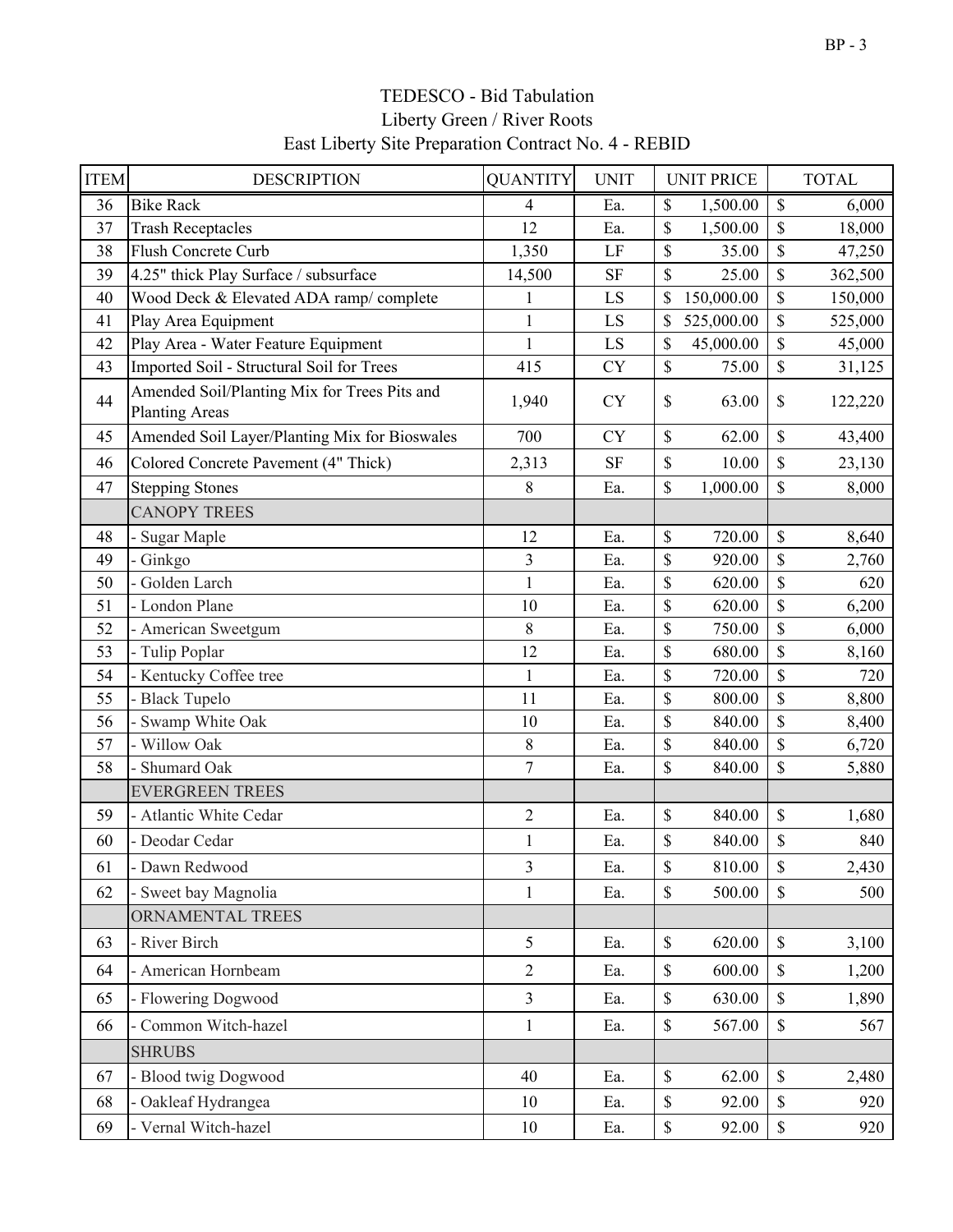| <b>ITEM</b> | <b>DESCRIPTION</b>                                                     | <b>QUANTITY</b> | <b>UNIT</b>              | <b>UNIT PRICE</b> |              | <b>TOTAL</b> |
|-------------|------------------------------------------------------------------------|-----------------|--------------------------|-------------------|--------------|--------------|
|             | <b>GRASSES</b>                                                         |                 |                          |                   |              |              |
| 70          | - Switchgrass                                                          | 1,300           | Ea.                      | \$<br>15.00       | \$           | 19,500       |
| 71          | Prairie Drop seed                                                      | 5,200           | Ea.                      | \$<br>15.00       | \$           | 78,000       |
| 72A         | Lawn Area Grass                                                        | 45,000          | <b>SF</b>                | \$<br>0.20        | \$           | 9,000        |
| 72B         | - Bioswale Seed Mix                                                    | 17,300          | <b>SF</b>                | \$<br>0.20        | \$           | 3,460        |
| 73          | Liberty Green BioSwales Drip Irrigation piping and<br>fittings         | 1               | LS                       | \$<br>17,500.00   | \$           | 17,500       |
| 74          | 3/4" Water Supply Pipe/ Fittings                                       | 68              | LF                       | \$<br>30.00       | \$           | 2,040        |
| 75          | 1" Water Supply Pipe/ Fittings                                         | 501             | LF                       | \$<br>35.00       | \$           | 17,535       |
| 76          | 1-1/2" Water Supply Pipe/ Fittings                                     | 165             | LF                       | \$<br>40.00       | \$           | 6,600        |
| 77          | 2" Water Supply Pipe/ Fittings                                         | 21              | LF                       | \$<br>55.00       | \$           | 1,155        |
| 78          | Hose Bibs & Shut off Valve Lawn Boxes                                  | $\overline{4}$  | Ea.                      | \$<br>1,200.00    | \$           | 4,800        |
| 79          | PWSA Water Service Tap / Meter Pit / Meters                            | $\mathbf{1}$    | LS                       | \$<br>8,000.00    | \$           | 8,000        |
| 80          | Sewer Line to Water Feature                                            | $\mathbf{1}$    | LS                       | \$<br>15,000.00   | \$           | 15,000       |
| 81          | Sewer Line to Drinking Fountain                                        | $\mathbf{1}$    | LS                       | \$<br>10,000.00   | \$           | 10,000       |
| 82          | Drinking Fountain                                                      | $\mathbf{1}$    | Ea.                      | \$<br>5,000.00    | \$           | 5,000        |
| 83          | <b>Electrical Service Feeders</b>                                      | 450             | LF                       | \$<br>55.00       | \$           | 24,750       |
| 84          | <b>Electrical Service and Control Cabinet</b>                          | $\mathbf{1}$    | LS                       | \$<br>33,000.00   | \$           | 33,000       |
| 85          | <b>Electrical Outlets at Wood Deck</b>                                 | $\overline{2}$  | Ea.                      | \$<br>250.00      | \$           | 500          |
| 86          | Water Play Feature Electrical Power and Controls<br>System             | 1               | LS                       | \$<br>3,000.00    | \$           | 3,000        |
| 87          | Cistern Mechanical Electrical Power and Controls<br>System             | $\mathbf{1}$    | LS                       | \$<br>6,700.00    | \$           | 6,700        |
| 88          | <b>Irrigation System Power</b>                                         | $\mathbf{1}$    | LS                       | \$<br>4,000.00    | \$           | 4,000        |
| 89A         | Direct Burial Lighting and Convenience<br>Receptacles Conduit          | 3,020           | LF                       | \$<br>15.00       | \$           | 45,300       |
| 89B         | AWG #6 Lighting Cable                                                  | 11,200          | LF                       | \$<br>3.00        | \$           | 33,600       |
| 89C         | AWG #8 Convenience Receptacles Cable                                   | 1,600           | LF                       | \$<br>2.00        | \$           | 3,200        |
| 90          | 14' Standard Park Pole & Luminaire                                     | 25              | Ea.                      | \$<br>6,800.00    | \$           | 170,000      |
| 91          | Remove & Reinstall Existing Street Light Pole                          | 7               | Ea.                      | \$<br>1,800.00    | \$           | 12,600       |
| 92          | 15' Decorative Street Light and Pole                                   | 6               | Ea.                      | \$<br>7,100.00    | $\mathbb{S}$ | 42,600       |
| 93          | Remove & Deliver Existing Street Light Poles and<br><b>Bracket Arm</b> | 1               | LS                       | \$<br>2,000.00    | \$           | 2,000        |
| 94          | City Standard Junction Box, Type JB-1                                  | $\mathbf{1}$    | $\mathop{\hbox{\rm LS}}$ | \$<br>2,500.00    | \$           | 2,500        |
|             | RIVER ROOTS-SPECIFIC ITEMS - (ITEMS 95 - 140)                          |                 |                          |                   |              |              |
| 95          | <b>Gabion Retaining Walls</b>                                          | 102             | <b>CY</b>                | \$<br>115.00      | \$           | 11,730       |
| 96          | <b>PVC Piping &amp; Connections</b>                                    | 230             | LF                       | \$<br>45.00       | \$           | 10,350       |
| 97          | Pex, 1" to Hand Pump (inc. fittings)                                   | 150             | LF                       | \$<br>20.00       | \$           | 3,000        |
| 98          | Hand Pump                                                              | 1               | Ea.                      | \$<br>4,000.00    | \$           | 4,000        |
| 99          | Galvanized Steel and HDPE Overflows                                    | 5               | Ea.                      | \$<br>1,500.00    | \$           | 7,500        |
| 100         | <b>EPDM Liner System</b>                                               | 14,000          | SF                       | \$<br>5.15        | \$           | 72,100       |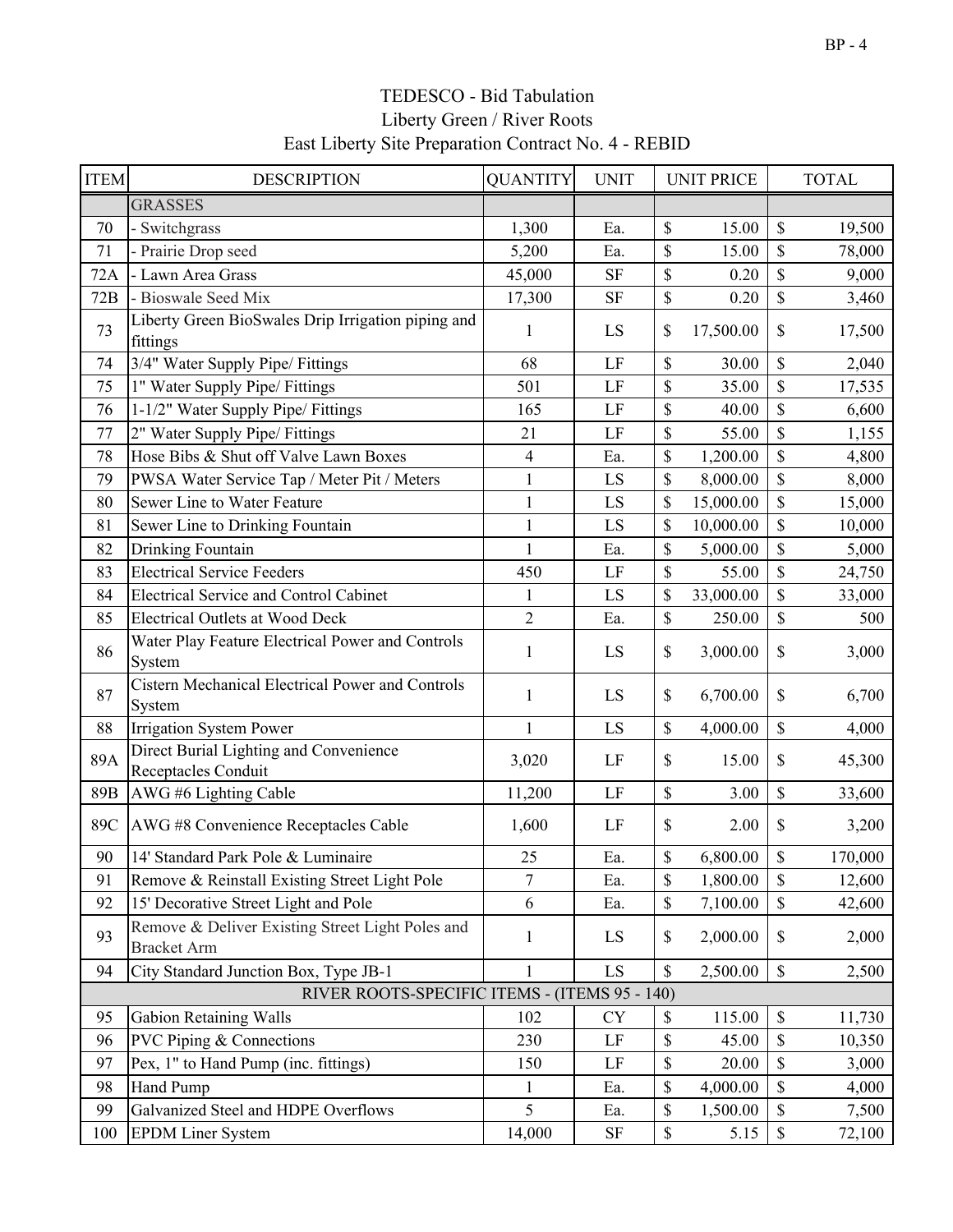| <b>ITEM</b> | <b>DESCRIPTION</b>                                                        | <b>QUANTITY</b>          | <b>UNIT</b> |              | <b>UNIT PRICE</b> |              | <b>TOTAL</b> |
|-------------|---------------------------------------------------------------------------|--------------------------|-------------|--------------|-------------------|--------------|--------------|
| 101         | Stormwater Storage Tank & Associated Equipment                            | 1                        | Ea.         | \$           | 61,000.00         | \$           | 61,000       |
| 102         | Riprap Aprons (Reuse existing site materials)                             | $\overline{\mathcal{A}}$ | Ea.         | \$           | 250.00            | \$           | 1,000        |
| 103         | AASHTO #57 washed aggregate (basin underdrain<br>material at River Roots) | 200                      | <b>TON</b>  | \$           | 45.00             | \$           | 9,000        |
| 104         | Sandy Planting Medium (Imported Soil)                                     | 530                      | <b>CY</b>   | \$           | 63.00             | \$           | 33,390       |
| 105         | Kalida St. Inlet Retrofitting (2) Piping/Fittings &<br>street restoration | 1                        | LS          | \$           | 15,000.00         | \$           | 15,000       |
| 106         | Sidewalks / Pedestrian Medium Broom Finish (4"<br>Thick)                  | 2,100                    | <b>SF</b>   | \$           | 8.00              | \$           | 16,800       |
| 107         | Concrete Stairs & Risers                                                  | 1                        | LS          | \$           | 25,000.00         | \$           | 25,000       |
| 108         | <b>Salvaged Stone Treads</b>                                              | 10                       | Ea.         | \$           | 500.00            | \$           | 5,000        |
| 109         | Alternate - New Stone Treads                                              | 10                       | Ea.         | \$           | 1,500.00          | \$           | 15,000       |
| 110         | Concrete Splash Block Assembly at Basin #6                                | $\mathbf{1}$             | LS          | \$           | 22,000.00         | \$           | 22,000       |
| 111         | <b>Educational Signage</b>                                                | $\overline{\mathbf{4}}$  | Ea.         | \$           | 2,000.00          | \$           | 8,000        |
| 112         | 20"x26"x10' Stone Bench                                                   | $\overline{\mathbf{3}}$  | Ea.         | \$           | 4,000.00          | \$           | 12,000       |
| 113         | <b>Trash Receptacles</b>                                                  | $\overline{\mathbf{4}}$  | Ea.         | \$           | 1,500.00          | \$           | 6,000        |
| 114         | <b>Corten Steel Channels</b>                                              | $\mathbf{1}$             | LS          | \$           | 30,000.00         | $\mathbb{S}$ | 30,000       |
| 115         | <b>Stair Railing</b>                                                      | $\mathbf{1}$             | LS          | \$           | 10,000.00         | \$           | 10,000       |
| 116         | Splash Block Tile Installation at Basin #6                                | $\mathbf{1}$             | LS          | \$           | 5,000.00          | \$           | 5,000        |
| 117         | Install Water Creatures (placed in Gabions)                               | 32                       | Ea.         | \$           | 500.00            | \$           | 16,000       |
| 118         | Install Water Creatures (stone-mounted)                                   | 21                       | Ea.         | \$           | 350.00            | \$           | 7,350        |
| 119         | Install Water Creatures (with cast-in-place footing)                      | 21                       | Ea.         | \$           | 750.00            | \$           | 15,750       |
| 120         | <b>Install Sound Sculptures</b>                                           | 6                        | Ea.         | \$           | 750.00            | \$           | 4,500        |
| 121         | Wood Deck & Elevated Path                                                 | $\mathbf{1}$             | LS          | \$           | 45,000.00         | \$           | 45,000       |
|             | 122A Boulders - Small                                                     | 5                        | <b>TON</b>  | \$           | 75.00             | \$           | 375          |
|             | 122B Boulders - Medium                                                    | 40                       | <b>TON</b>  | \$           | 95.00             | \$           | 3,800        |
|             | 122C Boulders - Large                                                     | 45                       | <b>TON</b>  | \$           | 105.00            | \$           | 4,725        |
|             | 122D Boulders - Extra Large                                               | 93.33                    | <b>TON</b>  | \$           | 120.00            | \$           | 11,200       |
|             | 123 Engraved Seating Stones - Square                                      | 15                       | <b>TON</b>  | \$           | 300.00            | \$           | 4,500        |
|             | <b>CANOPY TREES</b>                                                       |                          |             |              |                   |              |              |
| 124         | - American Sweetgum                                                       | $\overline{c}$           | Ea.         | $\mathbb{S}$ | 790.00            | \$           | 1,580        |
| 125         | - Tulip Poplar                                                            | $\overline{2}$           | Ea.         | \$           | 730.00            | \$           | 1,460        |
| 126         | <b>Black Tupelo</b>                                                       | $\overline{\mathbf{3}}$  | Ea.         | \$           | 850.00            | \$           | 2,550        |
| 127         | - Swamp White Oak                                                         | $\overline{3}$           | Ea.         | \$           | 890.00            | \$           | 2,670        |
| 128         | Shagbark Hickory                                                          | $\mathbf{1}$             | Ea.         | \$           | 940.00            | \$           | 940          |
| 129         | American Beach                                                            | $\mathbf{1}$             | Ea.         | \$           | 750.00            | \$           | 750          |
| 130         | - Eastern Sycamore                                                        | $\mathbf{1}$             | Ea.         | \$           | 850.00            | \$           | 850          |
|             | ORNAMENTAL TREES                                                          |                          |             |              |                   |              |              |
| 131         | - River Birch                                                             | $\overline{4}$           | Ea.         | $\mathbb{S}$ | 560.00            | $\mathbb S$  | 2,240        |
| 132         | American Hornbeam                                                         | $\overline{3}$           | Ea.         | $\mathbb S$  | 540.00            | $\mathbb S$  | 1,620        |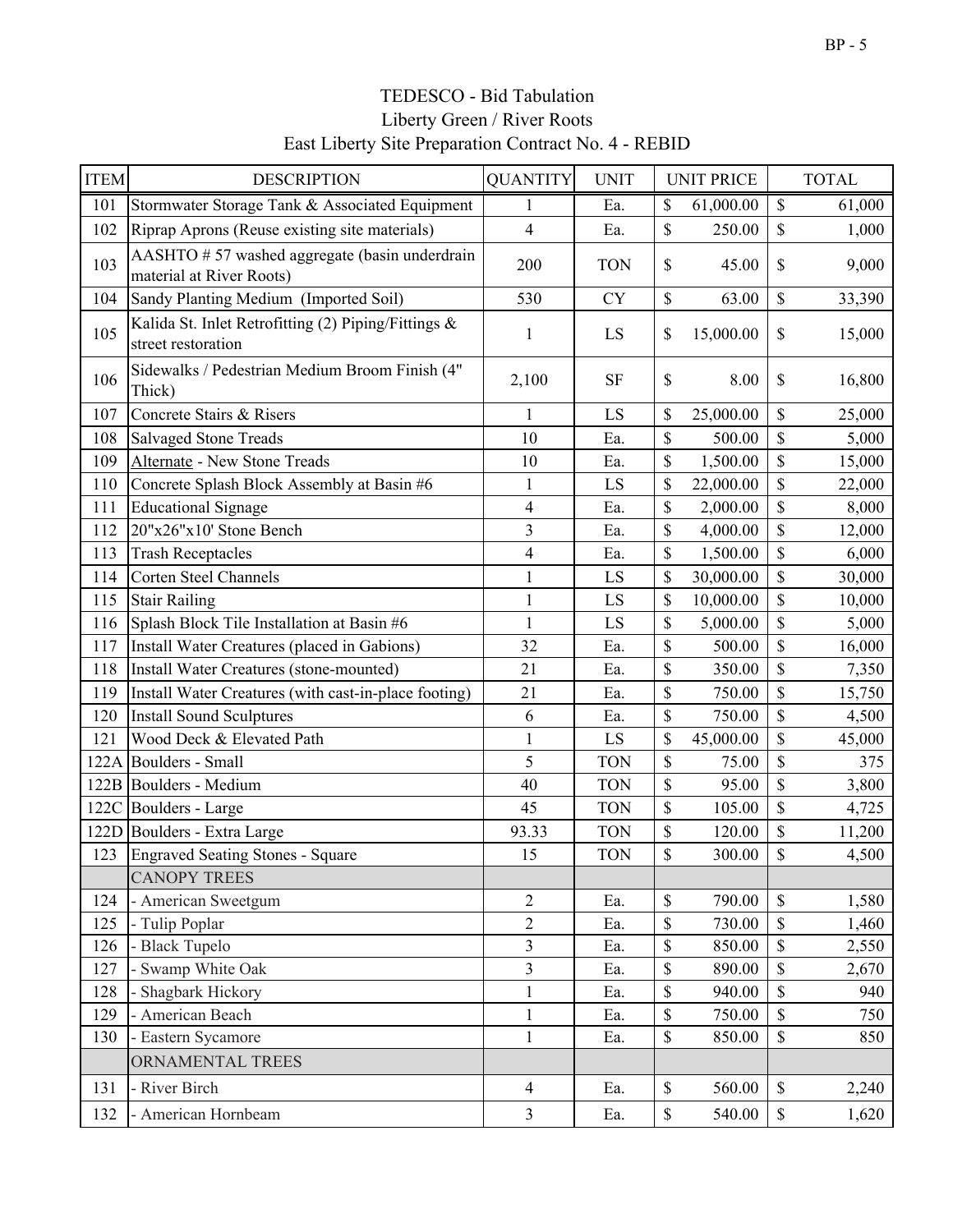| <b>ITEM</b>                                 | <b>DESCRIPTION</b>                                                                        | <b>QUANTITY</b> | <b>UNIT</b> |              | <b>UNIT PRICE</b> |              | <b>TOTAL</b> |
|---------------------------------------------|-------------------------------------------------------------------------------------------|-----------------|-------------|--------------|-------------------|--------------|--------------|
|                                             | <b>SHRUBS</b>                                                                             |                 |             |              |                   |              |              |
| 133                                         | <b>Blood Twig Dogwood</b>                                                                 | 24              | Ea.         | \$           | 62.00             | $\mathbb{S}$ | 1,488        |
| 134                                         | Oakleaf Hydrangea                                                                         | 22              | Ea.         | \$           | 92.00             | \$           | 2,024        |
| 135                                         | <b>Blue Beard</b>                                                                         | 229             | Ea.         | \$           | 53.00             | $\mathbb{S}$ | 12,137       |
| 136                                         | Virginia Sweet Spire                                                                      | 70              | Ea.         | \$           | 60.00             | \$           | 4,200        |
|                                             | <b>GRASSES</b>                                                                            |                 |             |              |                   |              |              |
| 137                                         | Switchgrass                                                                               | 450             | Ea.         | \$           | 15.00             | $\mathbb{S}$ | 6,750        |
| 138                                         | - Prairie Drop seed                                                                       | 330             | Ea.         | \$           | 15.00             | \$           | 4,950        |
| 139                                         | Lawn Area Grass                                                                           | 18,000          | <b>SF</b>   | \$           | 0.20              | \$           | 3,600        |
| 140                                         | Water System Outflow Geogrid                                                              | 180             | <b>SF</b>   | $\mathbb{S}$ | 50.00             | \$           | 9,000        |
|                                             | GENERAL ITEMS - APPLY TO LIBERTY GREEN, RIVER ROOTS, AND 62ND ST SITES (ITEMS 141 TO 144) |                 |             |              |                   |              |              |
| 141                                         | <b>Witness Barrier Installation</b>                                                       | 9,600           | SY          | \$           | 2.25              | \$           | 21,600       |
| 142                                         | Work Crew: Dump Truck and Operator, Excavator<br>and Operator, and 2 Laborers             | 40              | Hr          | \$           | 525.00            | \$           | 21,000       |
| 143                                         | Deep Concrete Curb                                                                        | 40              | LF          | \$           | 75.00             | $\mathbf S$  | 3,000        |
| 144                                         | Maintenance and Protection of Traffic                                                     |                 | LS          | \$           | 20,000.00         | \$           | 20,000       |
| <b>TOTAL BASE BID (ITEMS 1 THROUGH 144)</b> |                                                                                           |                 |             |              |                   |              | 4,934,200.00 |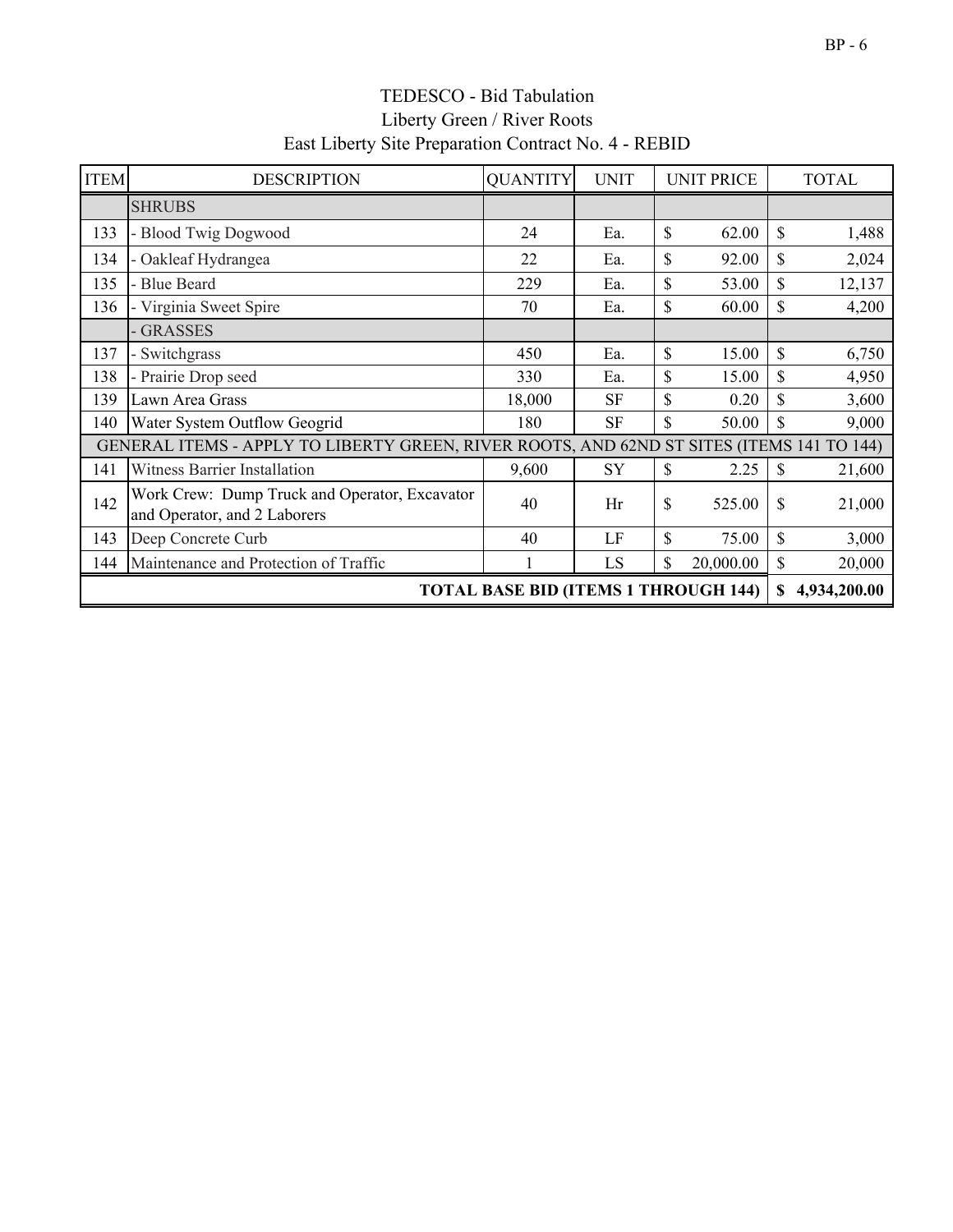|                                                     | LIBERTY GREEN - ADD ALTERNATE "A" (AS SHOWN ON DRAWING L-127) |                 |             |                   |               |              |  |  |  |
|-----------------------------------------------------|---------------------------------------------------------------|-----------------|-------------|-------------------|---------------|--------------|--|--|--|
| <b>ITEM</b>                                         | <b>DESCRIPTION</b>                                            | <b>OUANTITY</b> | <b>UNIT</b> | <b>UNIT PRICE</b> |               | <b>TOTAL</b> |  |  |  |
|                                                     | GROUNDCOVER/GRASSES                                           |                 |             |                   |               |              |  |  |  |
| A.1                                                 | - Prairie Drop Seed (SH)                                      | 9700            | Ea.         | \$<br>16.00       | <sup>\$</sup> | 155,200      |  |  |  |
| A.2                                                 | - Switch Grass (PV)                                           | 4400            | Ea.         | \$<br>16.00       | <sup>\$</sup> | 70,400       |  |  |  |
| A.3                                                 | - Hay-scented Fern (DP)                                       | 508             | Ea.         | \$<br>16.00       | S             | 8,128        |  |  |  |
|                                                     | <b>HERBACEOUS PLANTS</b>                                      |                 |             |                   |               |              |  |  |  |
| A.4                                                 | - Milkweed (AI)                                               | 110             | Ea.         | \$<br>19.00       | <sup>\$</sup> | 2,090        |  |  |  |
| A.5                                                 | - Great Blue Lobelia (GBL)                                    | 187             | Ea.         | \$<br>20.00       | <sup>\$</sup> | 3,740        |  |  |  |
| A.6                                                 | - Blue Stem Golden Rod (SC)                                   | 120             | Ea.         | \$<br>20.00       | <sup>\$</sup> | 2,400        |  |  |  |
|                                                     | <b>SHRUBS</b>                                                 |                 | $Ea$ .      | <b>XXX</b>        |               | <b>XXX</b>   |  |  |  |
| A.7                                                 | - Common Juniper (JUN)                                        | ∍               | Ea.         | \$<br>21.00       | <sup>\$</sup> | 63           |  |  |  |
| LIBERTY GREEN - ADD ALTERNATE "A" TOTAL<br><b>S</b> |                                                               |                 |             |                   |               |              |  |  |  |

|                                                        | RIVER ROOTS - ALTERNATE SITE PLANTING PLAN "B" (FROM DRAWING L.5) |                 |             |                                            |                    |              |
|--------------------------------------------------------|-------------------------------------------------------------------|-----------------|-------------|--------------------------------------------|--------------------|--------------|
| <b>ITEM</b>                                            | <b>DESCRIPTION</b>                                                | <b>QUANTITY</b> | <b>UNIT</b> | <b>UNIT PRICE</b>                          |                    | <b>TOTAL</b> |
|                                                        | <b>CANOPY TREES</b>                                               |                 |             |                                            |                    |              |
| B.1                                                    | - American Sweetgum                                               | $\overline{3}$  | Ea.         | \$<br>600.00                               | \$                 | 1,800        |
| B.2                                                    | - Tulip Poplar                                                    | $\overline{2}$  | Ea.         | \$<br>550.00                               | \$                 | 1,100        |
| B.3                                                    | - Black Tupelo                                                    | 3               | Ea.         | \$<br>650.00                               | \$                 | 1,950        |
| B.4                                                    | Swamp White Oak                                                   | $\overline{3}$  | Ea.         | \$<br>675.00                               | \$                 | 2,025        |
| B.5                                                    | Shagbark Hickory                                                  | $\mathbf{1}$    | Ea.         | \$<br>717.00                               | \$                 | 717          |
| <b>B.6</b>                                             | - American Beach                                                  | 1               | Ea.         | \$<br>560.00                               | \$                 | 560          |
| B.7                                                    | - Eastern Sycamore                                                | $\overline{2}$  | Ea.         | \$<br>650.00                               | \$                 | 1,300        |
|                                                        | ORNAMENTAL TREES                                                  |                 |             |                                            |                    |              |
| B.8                                                    | - River Birch                                                     | $\overline{4}$  | Ea.         | \$<br>342.00                               | \$                 | 1,368        |
| <b>B.9</b>                                             | - American Hornbeam                                               | 3               | Ea.         | \$<br>530.00                               | \$                 | 1,590        |
|                                                        | <b>SHRUBS</b>                                                     |                 |             |                                            |                    |              |
| B.10                                                   | - Blood Twig Dogwood                                              | 23              | Ea.         | \$<br>49.00                                | $\mathbf{\hat{S}}$ | 1,127        |
| <b>B.11</b>                                            | - Oakleaf Hydrangea                                               | 28              | Ea.         | \$<br>76.00                                | \$                 | 2,128        |
| <b>B.12</b>                                            | - Blue Beard                                                      | 102             | Ea.         | \$<br>33.00                                | \$                 | 3,366        |
| <b>B.13</b>                                            | - Virginia Sweet Spire                                            | 44              | Ea.         | \$<br>47.00                                | \$                 | 2,068        |
| <b>B.14</b>                                            | - Purple Osier Willow                                             | 19              | Ea.         | \$<br>62.00                                | \$                 | 1,178        |
| <b>B.15</b>                                            | Steeplebush                                                       | 46              | Ea.         | \$<br>41.00                                | \$                 | 1,886        |
|                                                        | <b>GRASSES</b>                                                    |                 |             |                                            |                    |              |
| <b>B.16</b>                                            | - Switchgrass                                                     | 450             | Ea.         | \$<br>28.00                                | \$                 | 12,600       |
| <b>B.17</b>                                            | - Prairie Drop seed                                               | 330             | Ea.         | \$<br>28.00                                | $\$$               | 9,240        |
| RIVER ROOTS - ALTERNATE "B" ITEMS B.1 - B.17 (TOTAL X) |                                                                   |                 |             |                                            |                    | 46,003.00    |
|                                                        |                                                                   |                 |             | RIVER ROOTS - ITEMS 124 - 140 (SUBTOTAL Y) | $\mathbb S$        | 58,809.00    |
|                                                        | $\mathbf S$<br>DEDUCT ALTERNATE "B" (TOTAL X MINUS SUBTOTAL Y)    |                 |             |                                            |                    |              |